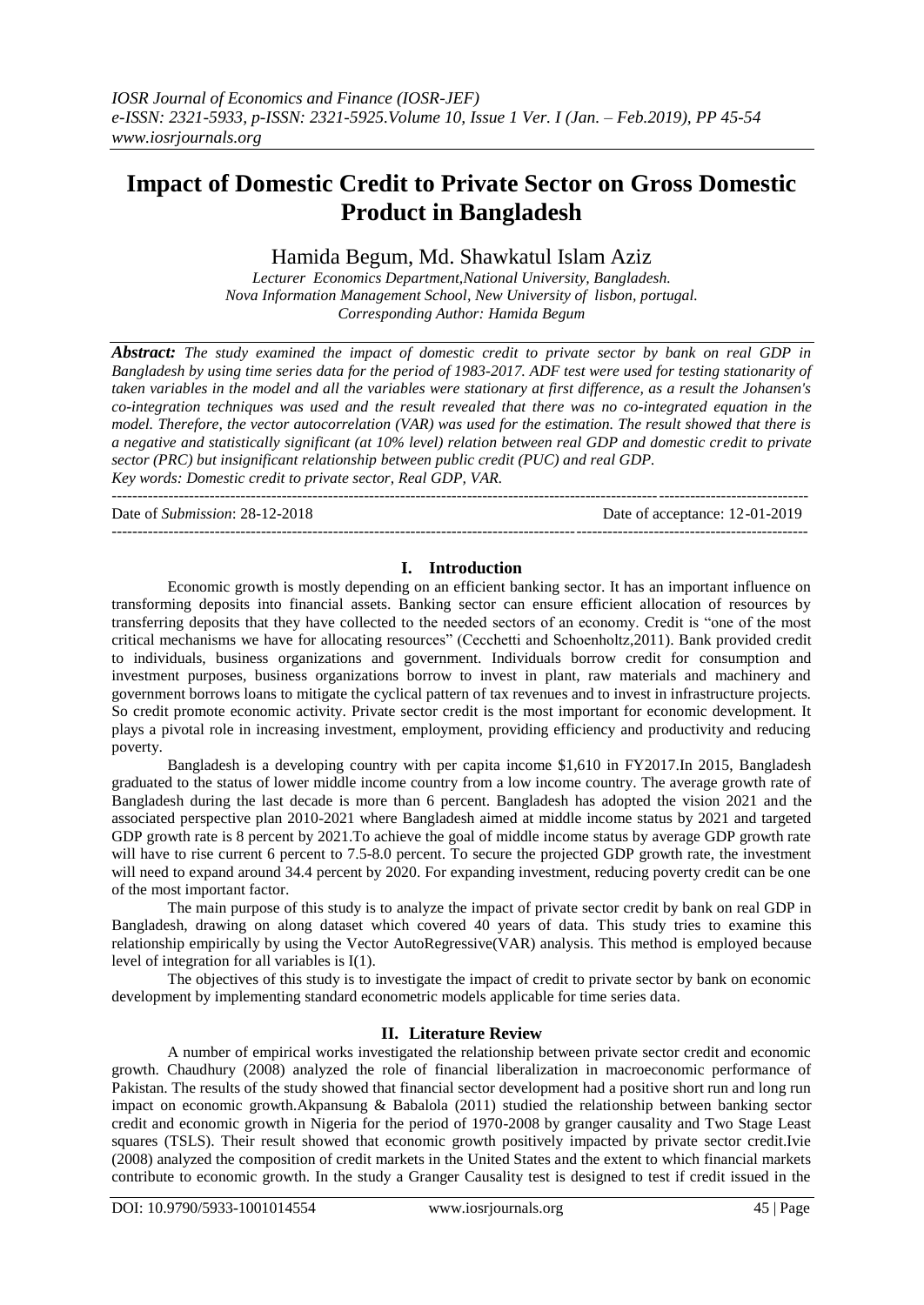private sector causes economic growth. The study identified a significant causal relationship between credit and economic growth. Aliero et al. (2013) analyzed the relationship between private sector and economic growth in Nigeria for the period of 1974-2010.They used autoregressive distributed lag (ARDL) and the result of their analysis showed that there is a long run relationship between private sector credit and economic growth in Nigeria.Emecheta B. C. and Ibe. R. C. (2014) investigated the impact of bank credit on economic growth in Nigeria for the period of 1960-2011 by using vector autoregressive (VAR) technique. The result of their examination showed that there is a significant positive relationship exist between private sector bank credit and economic growth.Eatzaz and Malik (2009) empirically analyzed the relationship between financial development and economic growth of 35 developing countries over the period of 1970-2003. The result of their analysis showed that financial sector development affects per capita GDP mainly through efficient resource allocation. Pradhan (2009) examined the nexus between financial development and economic growth in India. Based on the granger causality test the result found that there is a bidirectional causality between bank credit and economic growth in India.Ahmed (2008) empirically investigated the financial liberalization, financial development and growth in Sub Saharan Africa's economic reform. They found a long run relationship between financial development and economic growth.Kiran et al (2009) analyzed the financial development and economic growth of 10 emerging countries over the period 1968-2007. They used panel data unit root tests and the Padroni panel data integration technique and the result indicates that the long run relationship exists between financial development and economic growth.Korkmaz S. (2015), studied the impact of bank credits on economic growth and inflation for 10 European countries. The result of their study proved that banking domestic credits affect the economic growth of selected 10 European countries.

Nwakanma, et al. (2014), evaluated the nature of long-run relationship existing between bank credits to the private sector and economic growth in Nigeria for the period of 1981-2011 by using ARDL and granger causality techniques. The result indicated that there is a significant long-run relationship between bank credit to the private sector and economic growth but there is no significant causality in any direction.Were et al. (2012) studiedthe impact of private sector credit on economic performance in Kenya by using sectoral panel data. The result of their study found that there is a positive and significant impact of credit on sectoral gross domestic product.

On the other hand, some study found negative relationship berween private sector credit and economic growth. Mohammed,et al (2015), investigated the financ-growth nexus of MENA countries for the time period 1975-2012 by using four estimation techniques, pooled OLS, fixed effect estimation, random effect estimation, and the system GMM estimation. They exemplified that financial sector development especially, the banking sector has not been strong and efficient enough to effectively influene the economic development.Mohamed (2008), examined the short-run and long –run relationship between financial development and economic growth in Sudan by using autoregressive distributed lag approach (ARDL).He finds that relationship between financial development and economic growth is weak, and the impact of credit of private sector by banks to real GDP is negative and insignificant.Tahir et al (2015), examined the association among bank credit to prvate sector and economic growth in Pakistan for the period 1973-2013. The regression result of their study showed that there is a adverse impact of bank credit on economic growth.Samargandi,et al (2013), investigated the relationship between financial development and the economic growth in the context of an oil-rich economy "Saudi Arabia case study" and applied the Autoregressive Distributed Lag (ARDL).The study found that the financial development has a positive impact on the growth of the non-oil sector in Saudi Arabia. The study showed a negative and insignificant impact on total GDP growth.

Mukhopadhyay and Pradhan (2010) examined the causal relationship between financial development and economic growth of seven Asian developing countries (Indonesia, Malaysia, the Philippines, China, Thailand, India and Singapore), using multivariate VAR model. The study failed to reach any consensus on the finance-growth relationship in the context of developing countries.The above literature review showes that the results regarding the effects of private sector credit on econmic development has been mixed. While some studies found empirical support for a positive effect, others failed to. These mixed findings imply that there is yet no consensus on the size and direction of relationship between private sector credit and economic growth, especially in Bangladesh.

| <b>Table 1:</b> Trends of GDP growth rate and private sector credit growth in Bangladesh. |                 |                                         |  |  |  |  |
|-------------------------------------------------------------------------------------------|-----------------|-----------------------------------------|--|--|--|--|
| Year                                                                                      | GDP Growth rate | Growth of Private sector credit by bank |  |  |  |  |
| <b>FY08</b>                                                                               | 6.01            | 24.94                                   |  |  |  |  |
| <b>FY09</b>                                                                               | 5.05            | 14.62                                   |  |  |  |  |
| <b>FY10</b>                                                                               | 5.57            | 24.24                                   |  |  |  |  |
| <b>FY11</b>                                                                               | 6.46            | 25.84                                   |  |  |  |  |
| <b>FY12</b>                                                                               | 6.52            | 19.72                                   |  |  |  |  |
| <b>FY13</b>                                                                               | 6.01            | 10.85                                   |  |  |  |  |
| <b>FY14</b>                                                                               | 6.06            | 12.27                                   |  |  |  |  |

**TREND OF GDP GROWTH AND PRIVATE SECTOR CREDIT IN BANGLADESH**

DOI: 10.9790/5933-1001014554 www.iosrjournals.org 46 | Page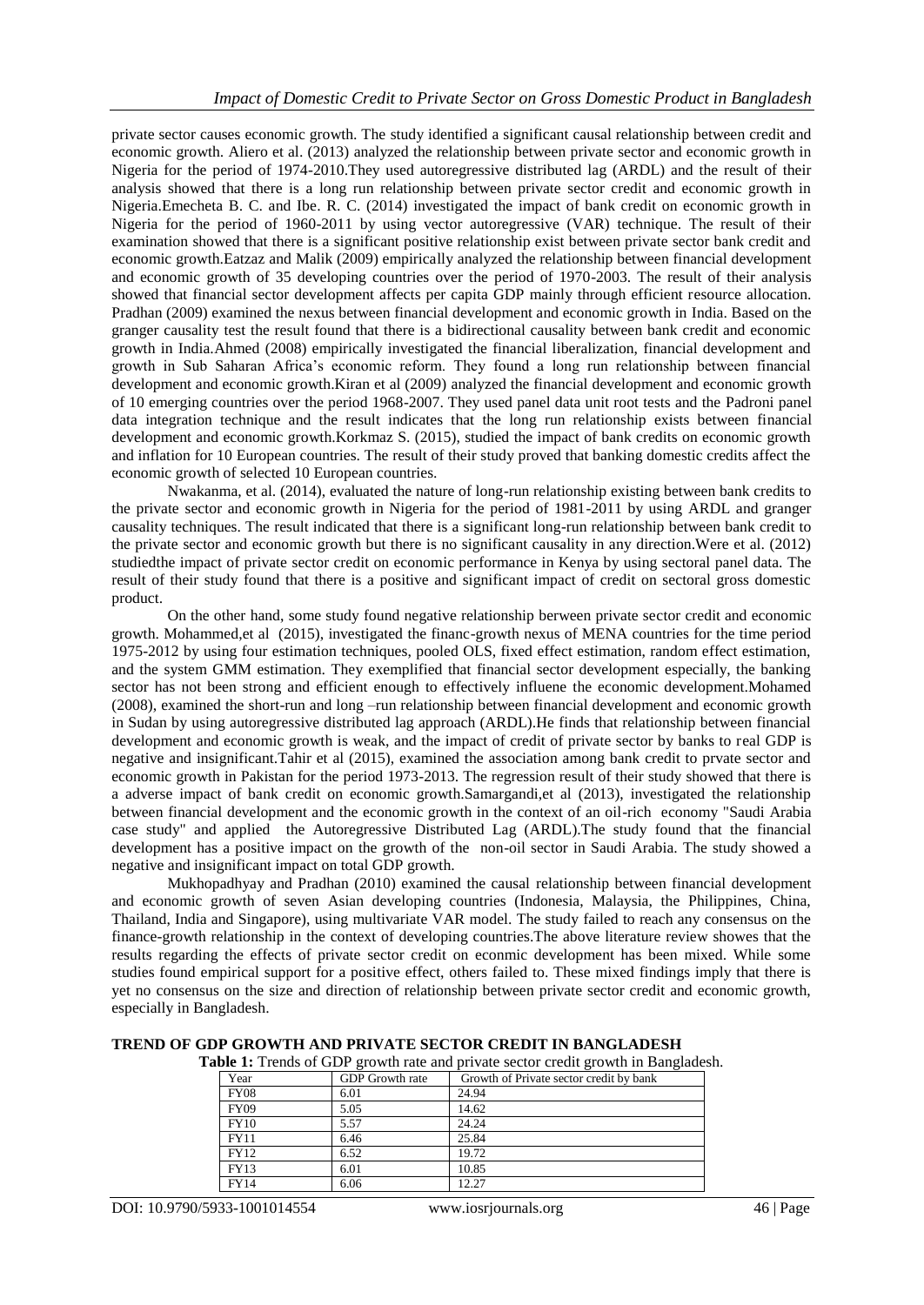| EVI5<br>'I LJ | $-$<br>0.33     | $\sim$<br>1 <sub>q</sub><br>19.12 |
|---------------|-----------------|-----------------------------------|
| EVI6<br>Y 16  | -4. 4<br>-<br>. | 16.78                             |
| EVI7          | 7.28            | 15.66                             |

Source: World Development Index; Bangladesh economic review, ministry of finance.



**Figure 1:** Trends of GDP growth rate and private sector credit growth in Bangladesh.

Table 1 shows that trend of GDP growth rate and private sector credit growth for a decade. From fiscal year 2008 to fiscal year 2013 the GDP growth rate was fluctuating that is there was no increasing or decreasing trends. On the same time the growth of private sector credits also does not show any increasing or decreasing trends. In FY08 GDP growth rate and growth of private sector credit by bank were 6.01 and 24.94 respectively. In fiscal year 2009 both were decreased compared to previous fiscal year. From FY 2010 to 2012 GDP growth rate showed increasing trend and in FY13 it was again fall to 6.01 from 6.52 in 2012. On the other hand, growth of private sector credit was increase from 2009 to 2011. In FY 2013 it was decrease to 10.85 from 25.84 in FY 2011. After fiscal year 2013 both rate indicated increasing trend till fiscal year 2016 but in 2017 private sector credit by bank fall to 15.66 from 16.78 in 2016. That is the table 1 and figure 1 shows that from FY13 to FY16 there exists a positive relationship between GDP growth rate and private sector credit growth in Bangladesh.

#### **III. Methodology**

The study has been conducted based on the secondary data and time period spanning from 1983 -to 2017. Secondary sources include Bangladesh Economic Review publish by Ministry of Finance, government of the people's republic of Bangladesh and World Development Indicator publish by World Bank. In this study RGDP has been use as a proxy of economic growth.The respective model of the study on the impact of Private sector credit (PRC) by bank on Real Gross Domestic Product (RGDP) in Bangladesh can be written as below:

### $GDP_t = \beta_0 + \beta_1 PRC_t + \beta_2 PUC_t + \varepsilon_t$ .

Here **ε**<sub>**ε**</sub>error term which means there could be some other factors that can effect RGDP and  $\beta_0$ is a scalar parameter, **β1**, and **β<sup>2</sup>** are the slop coefficient parameters. I transform this model into log linear model:

# **LNRGDP**<sub>t</sub>**=**  $\beta_0$  **+** $\beta_1$  **LNPRC**<sub>t</sub>**+** $\beta_2$  **LNPUC**<sub>t</sub>**+ε**<sub>t</sub>

Here, $\beta_0$  = the constant term,  $\beta_1$  = Coefficient of variable Private Sector (PRC),  $\beta_2$  = coefficient of variable public sector credit (PUB), LNRGDP= log of Gross fixed capital formation that measured in terms of million us\$., LNPRC= log of Foreign Direct Investment which is measured in terms of million us\$., LNPUB= log of Real Gross Domestic Product in terms of million us\$.,  $t =$ The time trend,  $\varepsilon =$ The random error term.

# **EMPIRICAL ANALYSIS**

#### **Unit root test**

To wether the data stationary of non stationart I employ Augmented Dickey Fuller (ADF) test. The result of the ADF shows (table 2) thatall variables (LNRGDP, LNPUC and LNPRC) used in this study are nonstationary at both intercept and intercept and trend at level. At first difference LNPUC and LNPRC both variables are stationary at intercept and intercept and trend but variable LNRGDP is non stationary at intercept and it is stationary in intercept and trend it is stationary.

| Variables |             |                     | <b>ADF</b> Test | n-value | Decision     | Conclusion     |  |  |
|-----------|-------------|---------------------|-----------------|---------|--------------|----------------|--|--|
| LNRGDP    | evel        | Intercent           | 4.188099        | .0000   | Unit Root    | Non-stationary |  |  |
|           |             | Trend and Intercent | $-0.624306$     | 0.9699  | Unit Root    | Non-stationary |  |  |
|           | $1st$ Diff. | Intercent           | $-0.997918$     | 0.7405  | No Unit Root | Stationary     |  |  |
|           |             | Trend and Intercept | $-5.362890$     | 0.0006  | No Unit Root | Stationary     |  |  |

**Table 2:** Summary of the ADF test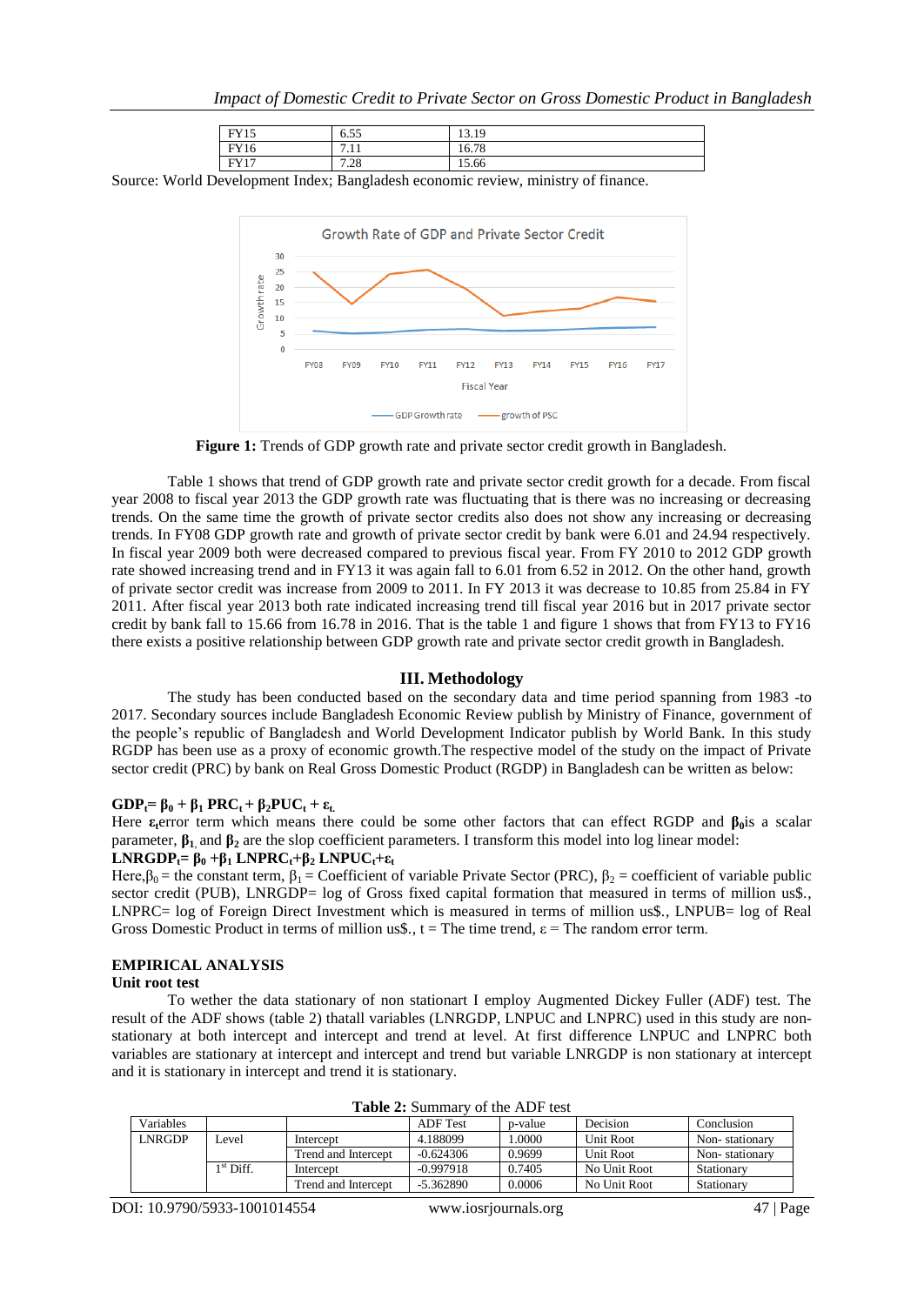| Impact of Domestic Credit to Private Sector on Gross Domestic Product in Bangladesh |  |
|-------------------------------------------------------------------------------------|--|
|                                                                                     |  |

| <b>LNPRC</b> | Level      | Intercept           | $-1.543684$ | 0.4998 | Unit Root    | Non-stationary |
|--------------|------------|---------------------|-------------|--------|--------------|----------------|
|              |            |                     |             |        |              |                |
|              |            |                     |             |        |              |                |
|              |            | Trend and Intercept | $-2.899187$ | 0.1753 | Unit Root    | Non-stationary |
|              |            |                     |             |        |              |                |
|              | $1st$ Diff | Intercept           | $-5.247376$ | 0.0002 | Unit Root    | Non-stationary |
|              |            |                     |             |        |              |                |
|              |            | Trend and Intercept | $-5.164836$ | 0.0012 | No Unit Root | stationary     |
| <b>LNPUC</b> | Level      | Intercept           | 0.078820    | 0.9593 | Unit Root    | Non-stationary |
|              |            |                     |             |        |              |                |
|              |            | Trend and Intercept | $-1.931581$ | 0.6163 | Unit Root    | Non-stationary |
|              | $1st$ Diff | Intercept           | $-4.933519$ | 0.0003 | No Unit Root | stationary     |
|              |            |                     |             |        |              |                |
|              |            | Trend and Intercept | $-4.861090$ | 0.0023 | No Unit Root | stationary     |

Sources: prepared by the writter from eviews result.

## **Optimal lag Selection:**

Vector Autoregressive (VAR), is used to determine the optimal lag length.The Akaike information criteria (AIC), Schwarz information criteria (SC) and Hannan-Quinn information criterion (HQ) were used to determine the maximum lag p. The lower the values of Akaike, Schwarz and Hannan-Quinn statistics, the better is the model. The results are presented in Table 3.

| Table 3: result summary of lag selection criterion (see appendix 1) |  |
|---------------------------------------------------------------------|--|
|                                                                     |  |

|     |          |           |             |              | .            |              |
|-----|----------|-----------|-------------|--------------|--------------|--------------|
| Lag | LogL     | ' R       | FPE.        | AIC          | SС           | HO           |
|     | 100.1307 | NA        | 3.81e-07    | $-6.266499$  | $-6.127726*$ | $-6.221263$  |
|     | 112.7003 | 21.89538* | $3.04e-07*$ | $-6.496794*$ | $-5.941702$  | $-6.315848*$ |
|     | 117.8093 | 7.910764  | 3.98e-07    | $-6.245764$  | $-5.274353$  | -5.929108    |
|     | 124.9674 | 9.698055  | 4.71e-07    | $-6.126931$  | -4.739201    | -5.674566    |

\*Indicate lag order selected by respective criterion

The selected order is lag one (1) according to the criteria of Akaike information criterion and Hannan-Quinn information criterion. This implies that we have VAR (1).

# **Johansen Co Integration Test:**

Since all the variables are stationary at  $1<sup>st</sup>$  difference the Johanson's co-integration approach can be used to determine whether the variables are co-integrated or not.

| Table 4. Result summery or gonalisch Co micgration Test (see appenuix-2) |            |                  |          |          |           |                |          |  |
|--------------------------------------------------------------------------|------------|------------------|----------|----------|-----------|----------------|----------|--|
| Unrestricted co-integration rank test (Trace and Maximum Eigenvalue)     |            |                  |          |          |           |                |          |  |
| Hypothesized                                                             | Eigenvalue | Trace            | 0.05     | $Proh**$ | Max-Eigen | 0.05           | $Proh**$ |  |
| No. of $CE(s)$                                                           |            | <b>Statistic</b> | critical |          | Statistic | critical value |          |  |
|                                                                          |            |                  | value    |          |           |                |          |  |
| None                                                                     | 0.403574   | 25.52614         | 29.79707 | 0.1435   | 16.53761  | 21.13162       | 0.1950   |  |
| At most 1                                                                | 0.238486   | 8.988533         | 15.49471 | 0.3664   | 8.718305  | 14.26460       | 0.3103   |  |
| At most 2                                                                | 0.008409   | 0.270228         | 3.841466 | 0.6032   | 0.270228  | 3.841466       | 0.6032   |  |

# **Table 4: Result summery of Johansen Co Integration Test (see appendix-2)**

Sources: Table filled up by writer from e-views result shown in appendix-2.

Table 4 (see appendix-2) presents the result of Johansen co-integration test both at the trace and maximum eigenvalue. Here Trace and maximum eigenvalue indicates there is no co-integration equation(s) at the 5% level. That means there is no long-run equilibrium relationship among the variables. Since variables are not cointegrated, we can run VAR.

## **Vector Autoreggrasive Analysis (VAR) estimation**

VAR model is used to determine the inter-relationships among the variables. The VAR model estimation results are presented in apendix 7.The VAR result presented in apendix 6 shows that in the D(LNRGDP) regression the one period lagged RGDP has positive effects on the current RGDP and it is statistically significant at the 5% level. the coefficient of lagged RGDP is about 0.74. That is to say that if last year's RGDP increased by one unit current RGDP will increase by about 0.74. Considering the previous one year record of private sector credit by bank on RGDP. The coefficient of lag private sector credit -0.01. This means that if last one year record of PRC increased current RGDP will decrease this effects is statistically significant at 10% level. that is if PRC is increased by 1 unit the current RGDP will decrease by 0.01unit.In the LNPRC and LNPUC both regression there is no variables are individually statistically significant.

## **Granger-causality test**

We use the Granger causality test for it provides useful information on the variables for the prediction of the other variablesincluded in the analysis. We should notice that Granger causality indicates what variables may signal a subsequent change o+-f the other variables included in the study (Boțel, 2002).Apendix 7shows the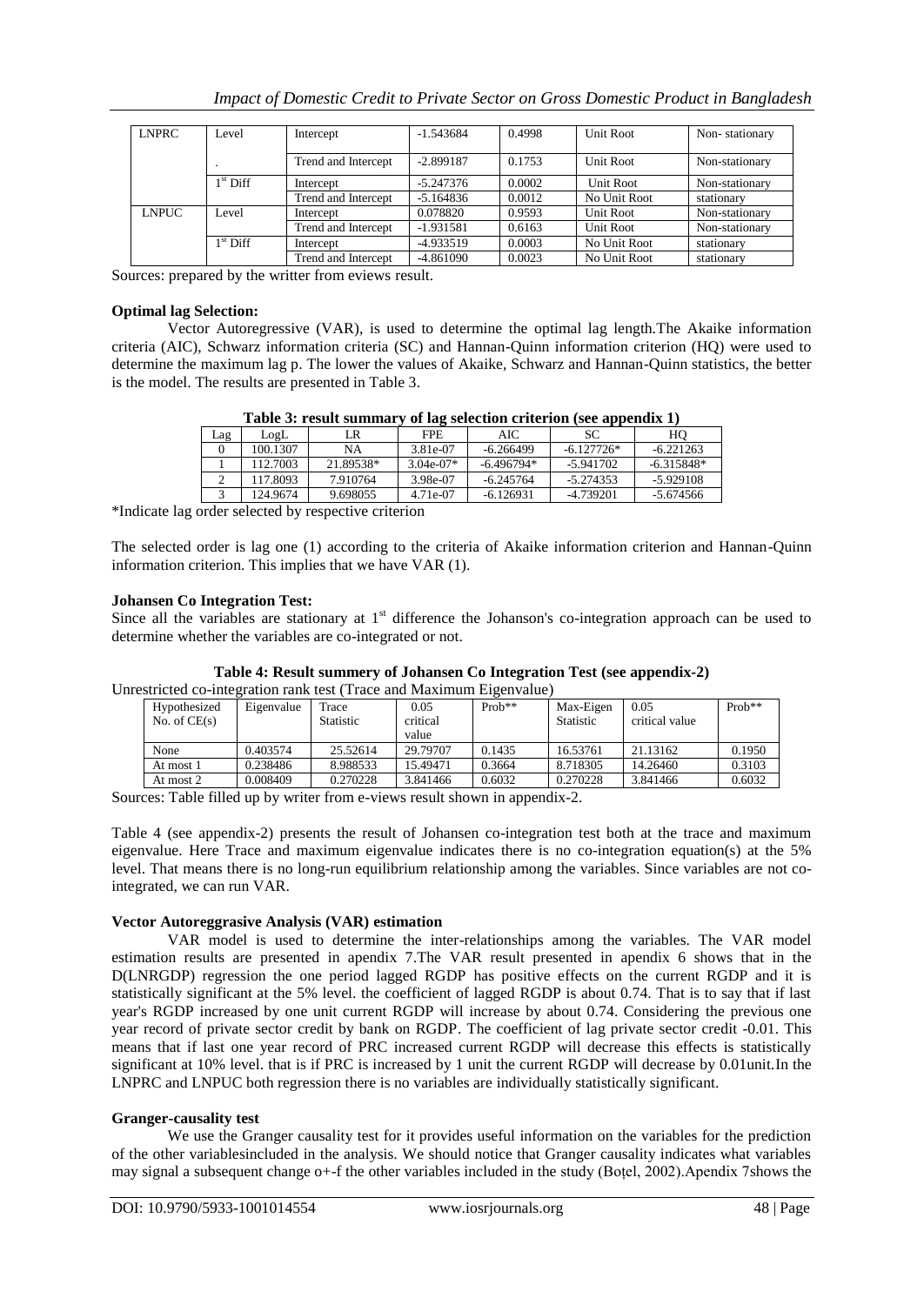granger-causality test results. Above table shows that the short run relationship among RGDP and the explanatory variables.Private Credit (PRC) granger causes RGDP at 5% level of significance But RGDP does not causes PRC. That is there is a unidirectional relationship between RGDP and PRC. The result also revealed that there is no causal relationship between PUC and RGDP, PRC and PUC.

#### **STABILITY TEST:**

I check the stability of this VAR model that shows that this VAR model is satisfy the stability condition. The result shows in appendix-5

#### **DIAGNOETIC TEST:**

Residual diagnostic (see appendix-6 and appendix-7)) was applied for checking autocorrelation, heteroscedasticity and serial correlation in the residual.

**Test of Normality:** To test the normality of the data I employ Jarque Bera test. So null and alternative hypothesis are:Ho: The data are normally distributed, H1: The data are not normally distributed.





From the figure 2 p-value of Jarque Bera is 0., 0.6864>0.05 and the value of Jarque-Bera is 0.610551 and corresponding p-value is 0.736920, which is greater than 0.05. Since 0.736920>0.05, we can reject the alternative hypothesis. That means the data are normally distributed according to the normality preconditions.

#### **Test for serial correlation**:

For testing serial correlation in the model I used Breusch-Godfrey Serial Correlation LM Test. The null hypothesis and alternative hypothesis are as below:

Ho: there is no serial correlation of any order.

H1: there is serial correlation in the residual.

| Table 5: Result summary of Breusch-Godfrey Serial Correlation LM Test (appendix-5) |          |                     |        |
|------------------------------------------------------------------------------------|----------|---------------------|--------|
| F- statistic                                                                       | 3.194399 | Prob. $F(1.28)$     | 0.0847 |
| $Obs^*$ R-squared                                                                  | 3.379298 | Prob. Chi-Square(1) | 0.0660 |

Sources: Table filled up by writer from e-views result shown in appendix-4.

From Table 5 we can see that the Obs\* R squared is 3.38 and p-value is 0.0660. So p-value > 0.05, as a result we cannot reject the null hypothesis instead we reject the alternative hypothesis. So there is no serial correlation in the residual.

## **Test for Heteroskedasticity:**

I used Breusch-Pagan-Godfrey test to detect heteroskedasticity we can take two hypotheses:

- Ho: Homoskedasticity
- H1: Heteroskedasticity

The results of the test are given in appendix-5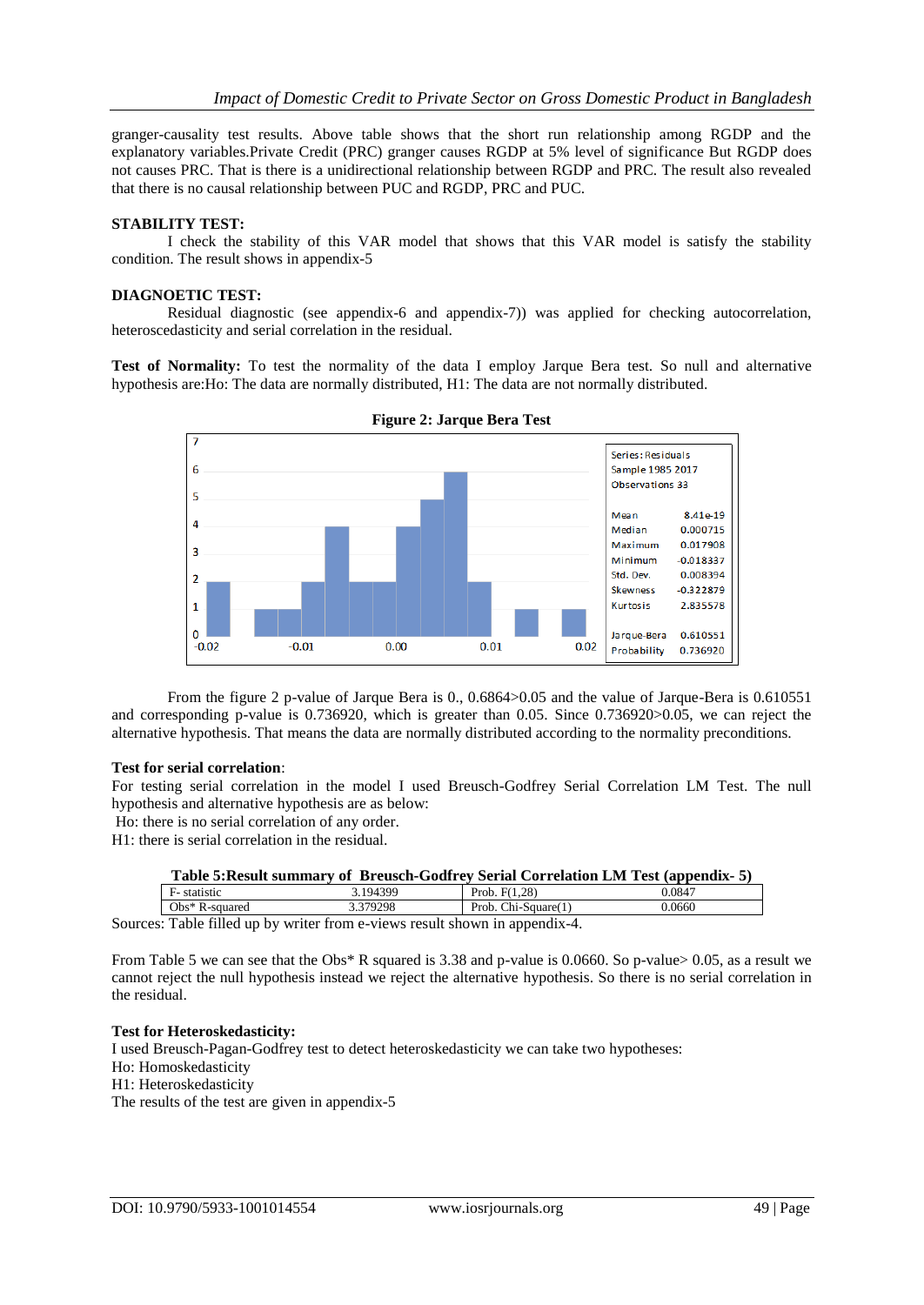| Table 6: result summary of Breusch-Pagan-Godfrey test |          |                        |        |  |  |  |
|-------------------------------------------------------|----------|------------------------|--------|--|--|--|
| <b>F-statistic 1.903171</b>                           |          | Prob. $F(6.26)$ 0.1183 |        |  |  |  |
| $Obs^*$ R-squared                                     | 10.07049 | Prob. Chi-Squared(6)   | 0.1217 |  |  |  |
| Scaled explained SS                                   | 7.137752 | Prob. Chi-Squared(6)   | 0.3083 |  |  |  |
|                                                       |          |                        |        |  |  |  |

Sources: Table filled up by writer from e-views result shownin appendix-5.

Table 6shows the result summary of Breusch-Pagan-Godfrey test. From the table we can see that obs\* r-squared  $p$ -value  $> 0.05$ , so we can reject the alternative hypothesis. That means there is no heteroskedasticity in this model.

#### **IV. Conclusion**

This paper conducted an analysis the impact of private credit by bank on Economic Growth in Bangladesh. The two techniques used are Granger causality tests and VAR analysis. The variables used in this study are not stationary at level but Augmented Dickey-Fuller (ADF) test on the first differenced series showed that all series are stationary at 1% level of significance. The selection of lag order was done using the criteria of Akaike information criterion and Hannan-Quinn information criterion and lag one (1) was selected. Therefore, the appropriate model is VAR (1).The VAR estimation shows that the coefficient of lagged RGDP, PRC and constant are statistically significant and coefficient of lagged PUC is insignificant in the regression of the RGDP. Here private sector credit negatively effect the real gross domestic product in the short run. Granger causality tests show that there is unidirectional causality between RGDP and PRC.

#### **References**

- [1]. Ahmed, A. D. (2008). Financial Liberalization, Financial Development and Growth in Sub-Saharan Africa's Economic Reform: An Empirical Investigation, Centre for Strategic Economic Studies, Victoria University, Australia.
- [2]. Akpansung A. O. and Babalola S. J.,(2011). "Banking Sector Credit and Economic Growth in Nigeria: An Empirical Investigation", CBN Journal of Applied Statistics, 2(2), 51-62.
- [3]. Aliero, H. M., Abdullahi, Y. Z. and Adamu, N. (2013). "Private Sector Credit and Economic Growth Nexus in Nigeria: An Autoregressive Distributed Lag Bound Approach". Mediterranean Journal of Social Sciences, 4(1)
- [4]. Bangladesh Economic Review (2017), Finance Division, Ministry of Finance, government of the people's republic of Bangladesh.
- [5]. Cecchetti, S. and Schoenholtz K. (2011). Money, Banking and Financial Markets. 3<sup>rd</sup> edition. New York: McGraw-Hill. [6]. Dey, M. K. and Flaherty, S. (2005), "Stock Exchange Liquidity, Bank Credit, and Economic Growth
- [6]. Dey, M. K. and Flaherty, S. (2005), "Stock Exchange Liquidity, Bank Credit, and Economic Growth". Paper presented at the Max Fry Conference on Finance and Development, University of Birmingham, The Business School University House, Birmingham B15 2TT.
- [7]. Eatzaz, A. & Malik, A. (2009). Financial Sector and Economic Growth: An Empirical Analysis of Developing Countries, Journal of Economic Cooperation and Development, Vol. 30, No. 1
- [8]. Emecheta, B. C. and Ibe, R. C. (2014). "Impact of Bank Credit on Economic Growth in Nigeria: Application of Reduced Vector Autoregressive (VAR) Technique." European Journal of Accounting Auditing and Finance Research, 2(9): 11-21
- [9]. Karkaz S. (2015). "Impact of Bank Credits on Economic Growth and Inflation". Journal of applied finance and banking.vol. 5. No 1, 57- 59.
- [10]. Kiran, B., Yavus, N.C. & Guris, B. (2009). Financial Development and Economic Growth: A Panel Data Analysis of Emerging Countries, International Research Journal of Finance and Economics, Vol. 30.
- [11]. Mohamed, S. E., (2008). Finance-Growth Nexus in Sudan: Empirical Assessment Based On An Application of the Autoregressive Distributed Lag (ARDL) Model. Working Paper, No. API/WPS 0803, Arab Planning Institute, Kuwait.
- [12]. Mohammed, N. and Islam, A. R.(2015). "A Re-examination of the Finance Growth Nexus for the MENA Region Using Static and Dynamic Panel Data". International Research Journal of finance and Economics.
- [13]. Mukhopadhyay, B. and Pradhan, R.P. (2010). "An Investigation of the Finance-Growth Nexus: Study of Asian Developing Countries Using Multivariate VAR Model". International Research Journal of Finance and Economics 58:134-140
- [14]. Nwakanma, P. C., Nnamdi, I. S. and Omijefe, O. G. (2014) "Bank Credits to the Private Sector: Potency and Relevance in Nigeria's Economic Growth Process".Accounting and Finance Research Vol. 3, No. 2.
- [15]. Pradhan, P. R. (2009). The Nexus Between Financial Development and Economic Growth in India: Evidence from Multivariate VAR Model, International Journal of Research and Reviews in Applied Sciences, Vol. 1, Issue 2.
- [16]. Samargandi, N. and others, (2013). Financial development and economic growth in an oil-rich economy: The case of Saudi Arabia. Economics and Finance Working Paper Series, Brunel University London , Working paper No:12-13.
- [17]. Tahir, S.H., Shehzadi, I., Ali, I. and Ullah,M.R. (2015). Impact of Bank Lending on Economics Growth in Pakistan: An Empirical Study of Lending to Private Sector. American Journal of Industrial and Business Management, 5, 565-576.
- [18]. Were, M., Nzomoi, J. and Rutto, N. (2012). "Assessing the Impact of Private Sector Credit on Economic Performance: Evidence from Sectoral Panel Data for Kenya" International Journal of Economics and Finance, Vol. 4, No. 3.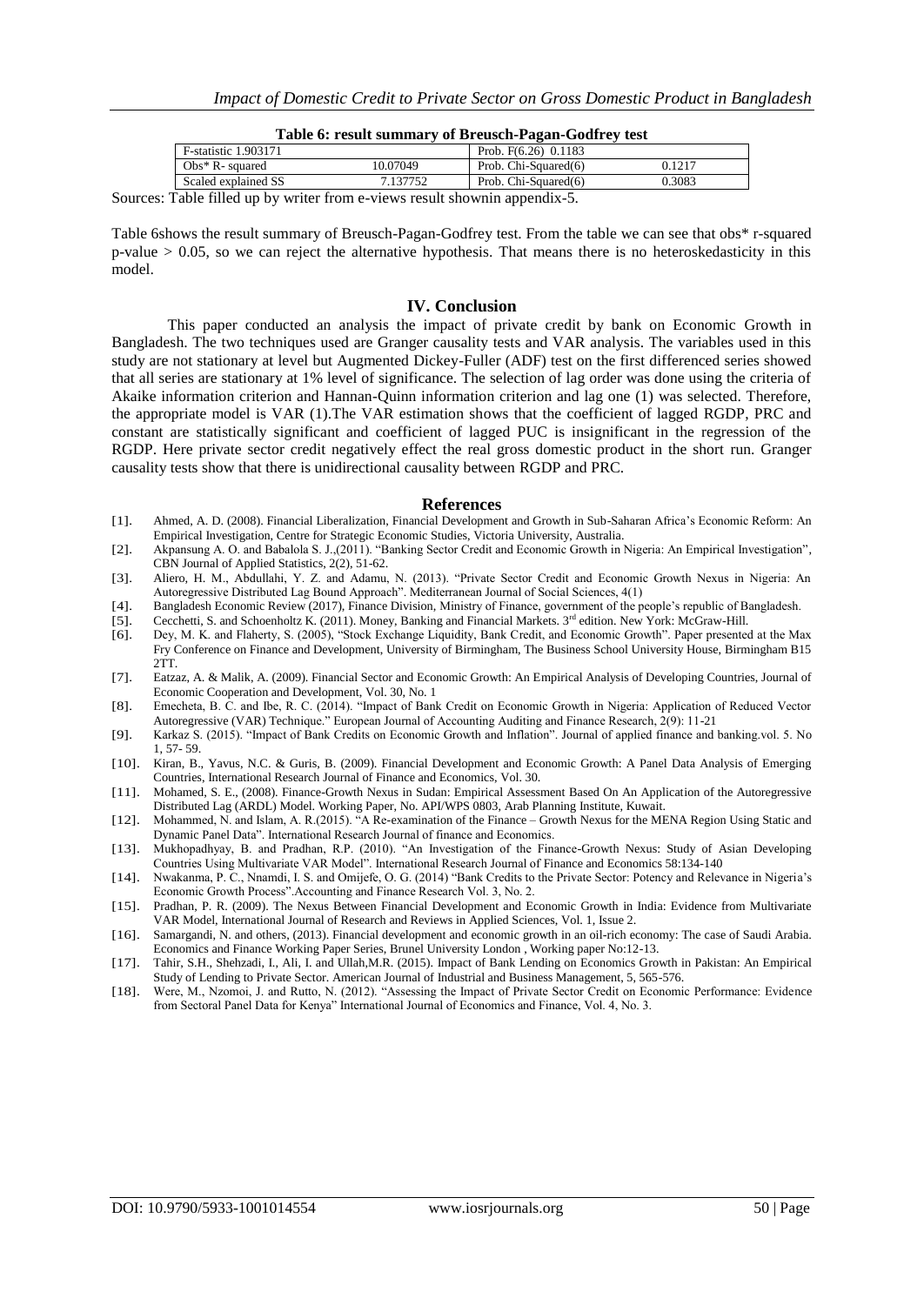## **APPENDICES**

# **Appendix-1**

VAR Lag Order Selection Criteria Endogenous variables: D(LNRGDP) D(LNPRC) D(LNPUC) Exogenous variables: C Date: 10/05/18 Time: 02:36 Sample: 1983 2017 Included observations: 31

| Laɑ | LoaL     | LR        | <b>FPE</b>  | AIC.         | SC.          | HQ.          |
|-----|----------|-----------|-------------|--------------|--------------|--------------|
| 0   | 100.1307 | ΝA        | 3.81e-07    | -6.266499    | $-6.127726*$ | $-6.221263$  |
|     | 112.7003 | 21.89538* | $3.04e-07*$ | $-6.496794*$ | $-5.941702$  | $-6.315848*$ |
| 2   | 1178093  | 7910764   | 3.98e-07    | $-6.245764$  | $-5.274353$  | $-5929108$   |
| 3   | 124 9674 | 9.698055  | 4.71e-07    | $-6.126931$  | $-4.739201$  | $-5.674566$  |

\* indicates lag order selected by the criterion

LR: sequential modified LR test statistic (each test at 5% level)

FPE: Final prediction error

AIC: Akaike information criterion

SC: Schwarz information criterion

HQ: Hannan-Quinn information criterion

#### **Appendix-2**

Date: 10/05/18 Time: 02:37<br>Sample (adjusted): 1986 2017<br>Included observations: 32 after adjustments<br>Trend assumption: Linear deterministic trend<br>Series: D(LNRGDP) D(LNPRC) D(LNPUC)<br>Lags interval (in first differences): 1 t

| Unrestricted Cointegration Rank Test (Trace) |                                  |                                  |                                  |                            |  |  |  |
|----------------------------------------------|----------------------------------|----------------------------------|----------------------------------|----------------------------|--|--|--|
| Hypothesized<br>No. of CE(s)                 | Eigenvalue                       | Trace<br><b>Statistic</b>        | 0.05<br>Critical Value           | Prob.**                    |  |  |  |
| None<br>At most 1<br>At most 2               | 0.403574<br>0.238486<br>0.008409 | 25.52614<br>8.988533<br>0.270228 | 29.79707<br>15.49471<br>3.841466 | 0.1435<br>0.3664<br>0.6032 |  |  |  |

Trace test indicates no cointegration at the 0.05 level \* denotes rejection of the hypothesis at the 0.05 level \*\*MacKinnon-Haug-Michelis (1999) p-values

Unrestricted Cointegration Rank Test (Maximum Eigenvalue)

| Hypothesized<br>No. of CE(s) | Eigenvalue | Max-Eigen<br><b>Statistic</b> | 0.05<br>Critical Value | Prob.** |
|------------------------------|------------|-------------------------------|------------------------|---------|
| None                         | 0.403574   | 16.53761                      | 21.13162               | 0.1950  |
| At most 1                    | 0.238486   | 8.718305                      | 14.26460               | 0.3103  |
| At most 2                    | 0.008409   | 0.270228                      | 3.841466               | 0.6032  |

Max-eigenvalue test indicates no cointegration at the 0.05 level<br>\* denotes rejection of the hypothesis at the 0.05 level<br>\*\*MacKinnon-Haug-Michelis (1999) p-values

Unrestricted Cointegrating Coefficients (normalized by b'\*S11\*b=I):

| D(LNRGDP) | D(LNPRC)    | D(LNPUC) |
|-----------|-------------|----------|
| 21.34446  | 2.599949    | 0.081735 |
| 17.36592  | $-0.388949$ | 17.21188 |
| -121.3033 | 0.033663    | 17.20001 |

Unrestricted Adjustment Coefficients (alpha):

| D(LNRGDP.2) | $-0.002844$ | -0.001671   | 0.000553    |  |
|-------------|-------------|-------------|-------------|--|
| D(LNPRC.2)  | $-0.357082$ | 0.174922    | $-0.012043$ |  |
| D(LNPUC, 2) | $-0.027315$ | $-0.034561$ | $-0.002629$ |  |

| 1 Cointegrating Equation(s):                                          |             | Log likelihood                                                        | 118,2023 |  |  |
|-----------------------------------------------------------------------|-------------|-----------------------------------------------------------------------|----------|--|--|
| Normalized cointegrating coefficients (standard error in parentheses) |             |                                                                       |          |  |  |
| D(LNRGDP)                                                             | D(LNPRC)    | D(LNPUC)                                                              |          |  |  |
| 1.000000                                                              | 0.121809    | 0.003829                                                              |          |  |  |
|                                                                       | (0.02855)   | (0.21534)                                                             |          |  |  |
|                                                                       |             |                                                                       |          |  |  |
|                                                                       |             | Adjustment coefficients (standard error in parentheses)               |          |  |  |
| D(LNRGDP, 2)                                                          | $-0.060706$ |                                                                       |          |  |  |
|                                                                       | (0.03184)   |                                                                       |          |  |  |
| D(LNPRC.2)                                                            | $-7.621728$ |                                                                       |          |  |  |
|                                                                       | (2.37393)   |                                                                       |          |  |  |
| D(LNPUC.2)                                                            | $-0.583018$ |                                                                       |          |  |  |
|                                                                       | (0.34204)   |                                                                       |          |  |  |
|                                                                       |             |                                                                       |          |  |  |
|                                                                       |             |                                                                       |          |  |  |
|                                                                       |             |                                                                       |          |  |  |
| 2 Cointegrating Equation(s):                                          |             | Log likelihood                                                        | 122.5614 |  |  |
|                                                                       |             |                                                                       |          |  |  |
|                                                                       |             | Normalized cointegrating coefficients (standard error in parentheses) |          |  |  |
| D(LNRGDP)                                                             | D(LNPRC)    | D(LNPUC)                                                              |          |  |  |
| 1.000000                                                              | 0.000000    | 0.837788                                                              |          |  |  |
|                                                                       |             | (0.33029)                                                             |          |  |  |
| 0.000000                                                              | 1.000000    | $-6.846441$                                                           |          |  |  |
|                                                                       |             | (3.08326)                                                             |          |  |  |
|                                                                       |             | Adjustment coefficients (standard error in parentheses)               |          |  |  |
| D(LNRGDP,2)                                                           | $-0.089723$ | $-0.006745$                                                           |          |  |  |
|                                                                       | (0.04008)   | (0.00383)                                                             |          |  |  |
| D(LNPRC.2)                                                            | $-4.584048$ | $-0.996431$                                                           |          |  |  |
|                                                                       | (2.91683)   | (0.27867)                                                             |          |  |  |
| D(LNPUC.2)                                                            | $-1.183209$ | $-0.057574$                                                           |          |  |  |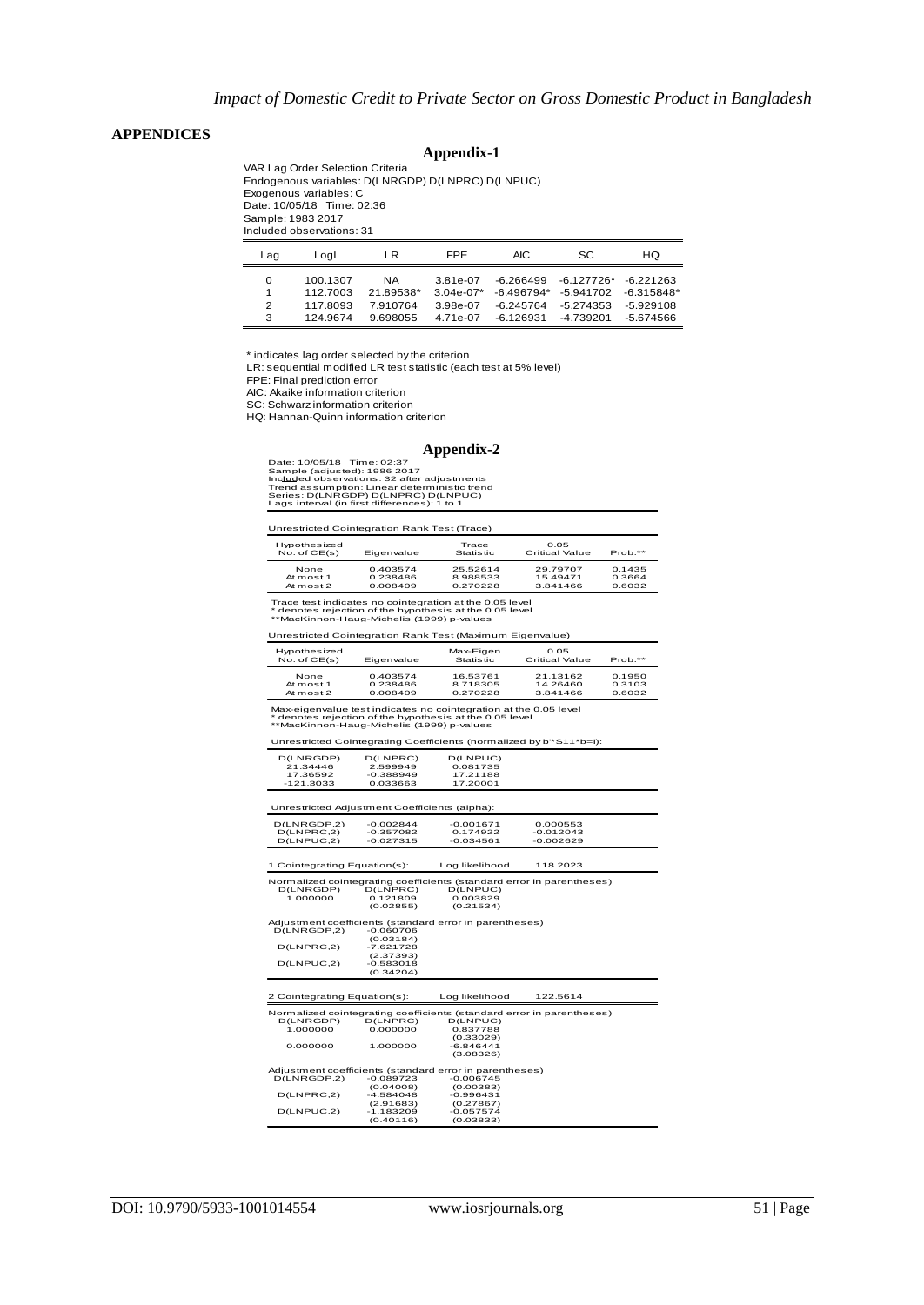# **Appendix 3**

Vector Autoregression Estimates Date: 10/05/18 Time: 02:38 Sample (adjusted): 1985 2017 Included observations: 33 after adjustments Standard errors in ( ) & t-statistics in [ ]

|                                                                                                                                                                          | D(LNRGDP)    | D(LNPRC)                                                             | D(LNPUC)     |
|--------------------------------------------------------------------------------------------------------------------------------------------------------------------------|--------------|----------------------------------------------------------------------|--------------|
| $D(LNRGDP(-1))$                                                                                                                                                          | 0.739388     | $-3.211899$                                                          | 1.494492     |
|                                                                                                                                                                          | (0.14907)    | (9.80929)                                                            | (1.46700)    |
|                                                                                                                                                                          | [4.95997]    | $[-0.32743]$                                                         | [1.01874]    |
| $D(LNPRC(-1))$                                                                                                                                                           | $-0.005399$  | $-0.009460$                                                          | $-0.017599$  |
|                                                                                                                                                                          | (0.00269)    | (0.17693)                                                            | (0.02646)    |
|                                                                                                                                                                          | $[-2.00783]$ | $[-0.05347]$                                                         | $[-0.66511]$ |
| $D(LNPUC(-1))$                                                                                                                                                           | $-0.021426$  | 2.362863                                                             | $-0.076276$  |
|                                                                                                                                                                          | (0.02238)    | (1.47288)                                                            | (0.22027)    |
|                                                                                                                                                                          | $[-0.95722]$ | [1.60425]                                                            | $[-0.34628]$ |
| C                                                                                                                                                                        | 0.015837     | 0.116141                                                             | $-0.004382$  |
|                                                                                                                                                                          | (0.00708)    | (0.46619)                                                            | (0.06972)    |
|                                                                                                                                                                          | [2.23535]    | [0.24913]                                                            | $[-0.06285]$ |
| R-squared                                                                                                                                                                | 0.513924     | 0.085863                                                             | 0.049721     |
| Adj. R-squared                                                                                                                                                           | 0.463640     | $-0.008703$                                                          | $-0.048584$  |
| Sum sq. resids                                                                                                                                                           | 0.002255     | 9.762857                                                             | 0.218353     |
| S.E. equation                                                                                                                                                            | 0.008817     | 0.580216                                                             | 0.086772     |
| F-statistic                                                                                                                                                              | 10.22047     | 0.907966                                                             | 0.505783     |
| Log likelihood                                                                                                                                                           | 111.4306     | $-26.72925$                                                          | 35.97447     |
| <b>Akaike AIC</b>                                                                                                                                                        | $-6.510947$  | 1.862379                                                             | $-1.937846$  |
| Schwarz SC                                                                                                                                                               | $-6.329552$  | 2.043774                                                             | $-1.756452$  |
| Mean dependent                                                                                                                                                           | 0.050382     | 0.118418                                                             | 0.062322     |
| S.D. dependent                                                                                                                                                           | 0.012040     | 0.577707                                                             | 0.084738     |
| Determinant resid covariance (dof adj.)<br>Determinant resid covariance<br>Log likelihood<br>Akaike information criterion<br>Schwarz criterion<br>Number of coefficients |              | 1.94E-07<br>1.31E-07<br>120.9596<br>$-6.603610$<br>$-6.059425$<br>12 |              |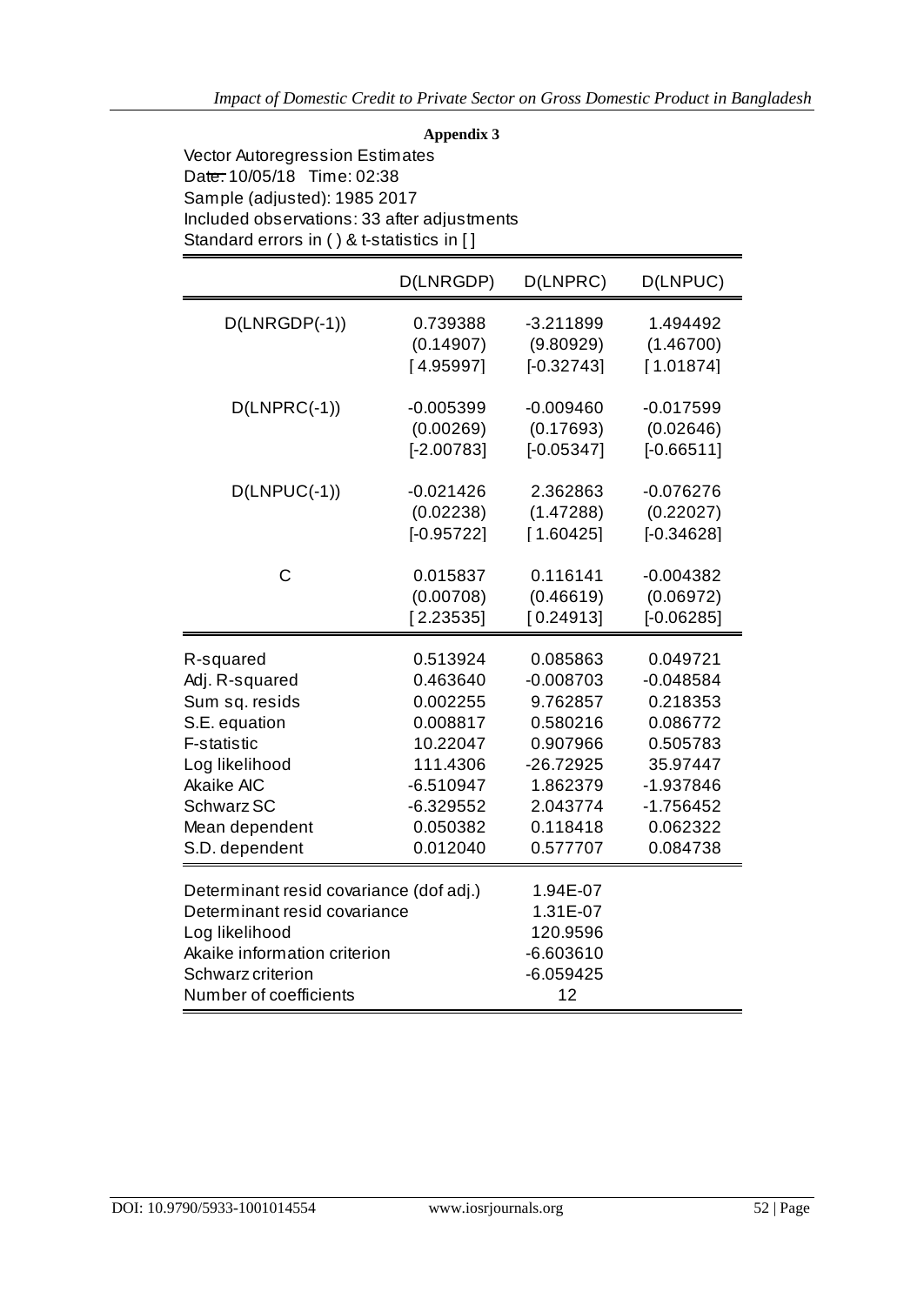| Breusch-Godfrey Serial Correlation LM Test:<br>Null hypothesis: No serial correlation at up to 1 lag                                                                                                          |                                                                                     |                                                                                                                                      |                                                                      |                                                                               |  |
|---------------------------------------------------------------------------------------------------------------------------------------------------------------------------------------------------------------|-------------------------------------------------------------------------------------|--------------------------------------------------------------------------------------------------------------------------------------|----------------------------------------------------------------------|-------------------------------------------------------------------------------|--|
| F-statistic<br>Obs*R-squared                                                                                                                                                                                  | 3.194399<br>3.379298                                                                | Prob. F(1.28)<br>Prob. Chi-Square(1)                                                                                                 |                                                                      | 0.0847<br>0.0660                                                              |  |
| Test Equation:<br>Dependent Variable: RESID<br>Method: Least Squares<br>Date: 10/13/18 Time: 11:47<br>Sample: 1985 2017<br>Included observations: 33<br>Presample missing value lagged residuals set to zero. |                                                                                     |                                                                                                                                      |                                                                      |                                                                               |  |
| Variable                                                                                                                                                                                                      | Coefficient                                                                         | Std. Error                                                                                                                           | t-Statistic                                                          | Prob.                                                                         |  |
| C(1)<br>C(2)<br>C(3)<br>C(4)<br>$RESID(-1)$                                                                                                                                                                   | 0.251731<br>$-0.000198$<br>$-0.006923$<br>$-0.012063$<br>$-0.458297$                | 0.201237<br>0.002595<br>0.021926<br>0.009603<br>0.256420                                                                             | 1.250920<br>$-0.076130$<br>$-0.315745$<br>$-1.256180$<br>$-1.787288$ | 0.2213<br>0.9399<br>0.7545<br>0.2194<br>0.0847                                |  |
| R-squared<br>Adjusted R-squared<br>S.E. of rearession<br>Sum squared resid<br>Log likelihood<br>F-statistic<br>Prob(F-statistic)                                                                              | 0.102403<br>$-0.025825$<br>0.008502<br>0.002024<br>113.2132<br>0.798600<br>0.536286 | Mean dependent var<br>S.D. dependent var<br>Akaike info criterion<br>Schwarz criterion<br>Hannan-Quinn criter.<br>Durbin-Watson stat |                                                                      | 8.41E-19<br>0.008394<br>$-6.558375$<br>$-6.331632$<br>$-6.482083$<br>2.091028 |  |

# **Appendix-4**

#### **Appendix 5**

Roots of Characteristic Polynomial Endogenous variables: D(LNRGDP) D(LNPRC) D(LNPUC) Exogenous variables: C Lag specification: 1 1 Date: 10/05/18 Time: 02:39

| Root                    | Modulus  |
|-------------------------|----------|
| 0.688337                | 0.688337 |
| -0.017343 - 0.131029i   | 0.132172 |
| $-0.017343 + 0.131029i$ | 0.132172 |

 No root lies outside the unit circle. VAR satisfies the stability condition.

#### **Appendix 6**

Heteroskedasticity Test: Breusch-Pagan-Godfrey Null hypothesis: Homoskedasticity

| F-statistic         | 1.903171 | Prob. F(6.26)                | 0.1183 |
|---------------------|----------|------------------------------|--------|
| Obs*R-squared       |          | 10.07049 Prob. Chi-Square(6) | 0.1217 |
| Scaled explained SS |          | 7.137752 Prob. Chi-Square(6) | 0.3083 |

Test Equation: Dependent Variable: RESID^2 Method: Least Squares Date: 10/13/18 Time: 11:47 Sample: 1985 2017 Included observations: 33

| Variable           | Coefficient | Std. Error            | t-Statistic | Prob.       |
|--------------------|-------------|-----------------------|-------------|-------------|
| С                  | 0.002880    | 0.001936              | 1.487598    | 0.1489      |
| $LNRGDP(-1)$       | 0.001178    | 0.002426              | 0.485581    | 0.6313      |
| $LNRGDP(-2)$       | $-0.001578$ | 0.002551              | $-0.618601$ | 0.5416      |
| $LNPRC(-1)$        | $-1.54E-05$ | $3.01E - 0.5$         | $-0.511612$ | 0.6132      |
| $LNPRC(-2)$        | 6.38E-07    | $3.11E - 0.5$         | 0.020476    | 0.9838      |
| $LNPUC(-1)$        | 8.35E-05    | 0.000244              | 0.342216    | 0.7349      |
| $LNPUC(-2)$        | 0.000121    | 0.000238              | 0.507470    | 0.6161      |
| R-squared          | 0.305166    | Mean dependent var    |             | 6.83E-05    |
| Adjusted R-squared | 0.144820    | S.D. dependent var    |             | 9.40E-05    |
| S.E. of rearession | 8.69E-05    | Akaike info criterion |             | $-15.67710$ |
| Sum squared resid  | 1.96E-07    | Schwarz criterion     |             | -15.35966   |
| Log likelihood     | 265.6722    | Hannan-Quinn criter.  |             | -15.57029   |
| F-statistic        | 1.903171    | Durbin-Watson stat    |             | 1.532913    |
| Prob(F-statistic)  | 0.118278    |                       |             |             |